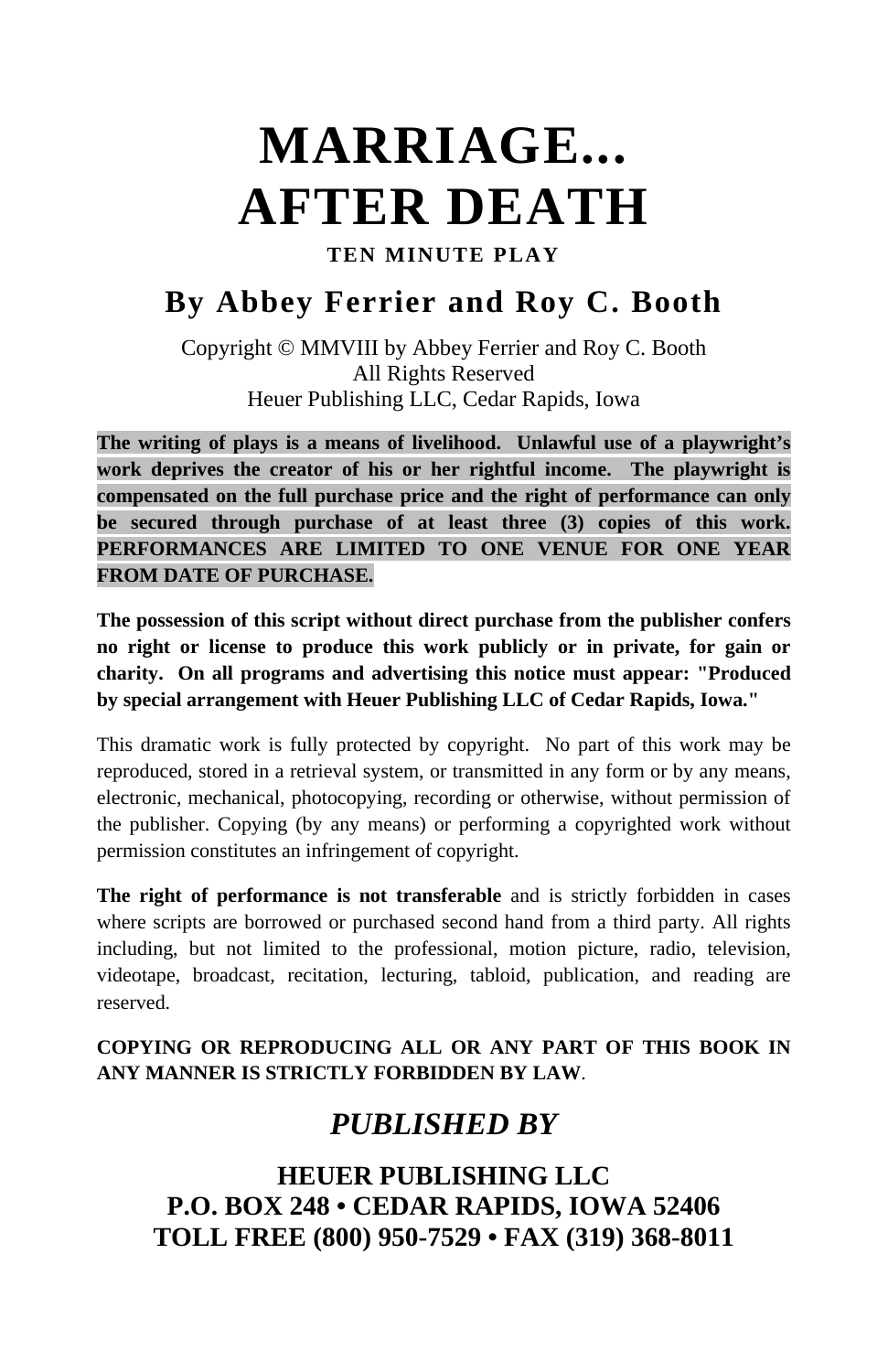## **MARRIAGE...AFTER DEATH By Abbey Ferrier and Roy C. Booth**

**SYNOPSIS:** Vincent is dead. Quite dead, actually, and he's okay with that. Really. What he is not okay with is the fact that they have buried him between his first wife, who died 25 years ago, and his current wife, who died with him in the car accident. Spending eternity in the ground with one of them would have been all right, but with both? With the two of them comparing notes? Fighting over him? Possibly even ganging up on him? Why, that's enough to actually welcome a zombie apocalypse!

#### **CAST OF CHARACTER**

| Why, that's enough to actually welcome a zombie apocalypse!                                  |
|----------------------------------------------------------------------------------------------|
| <b>CAST OF CHARACTERS</b>                                                                    |
| $(1$ MAN, 2 WOMEN)                                                                           |
|                                                                                              |
|                                                                                              |
|                                                                                              |
| <b>SETTING</b><br>The local cemetery, last Thursday, in a zombie-infested parallel universe. |
| PRODUCTION HISTORY                                                                           |
| MarriageAfter Death was first performed at The Cabin in Bemidji, MN                          |
| November 2, 2009. The original cast and crew were as follows:                                |
|                                                                                              |

## **SETTING**

### **PRODUCTION HISTORY**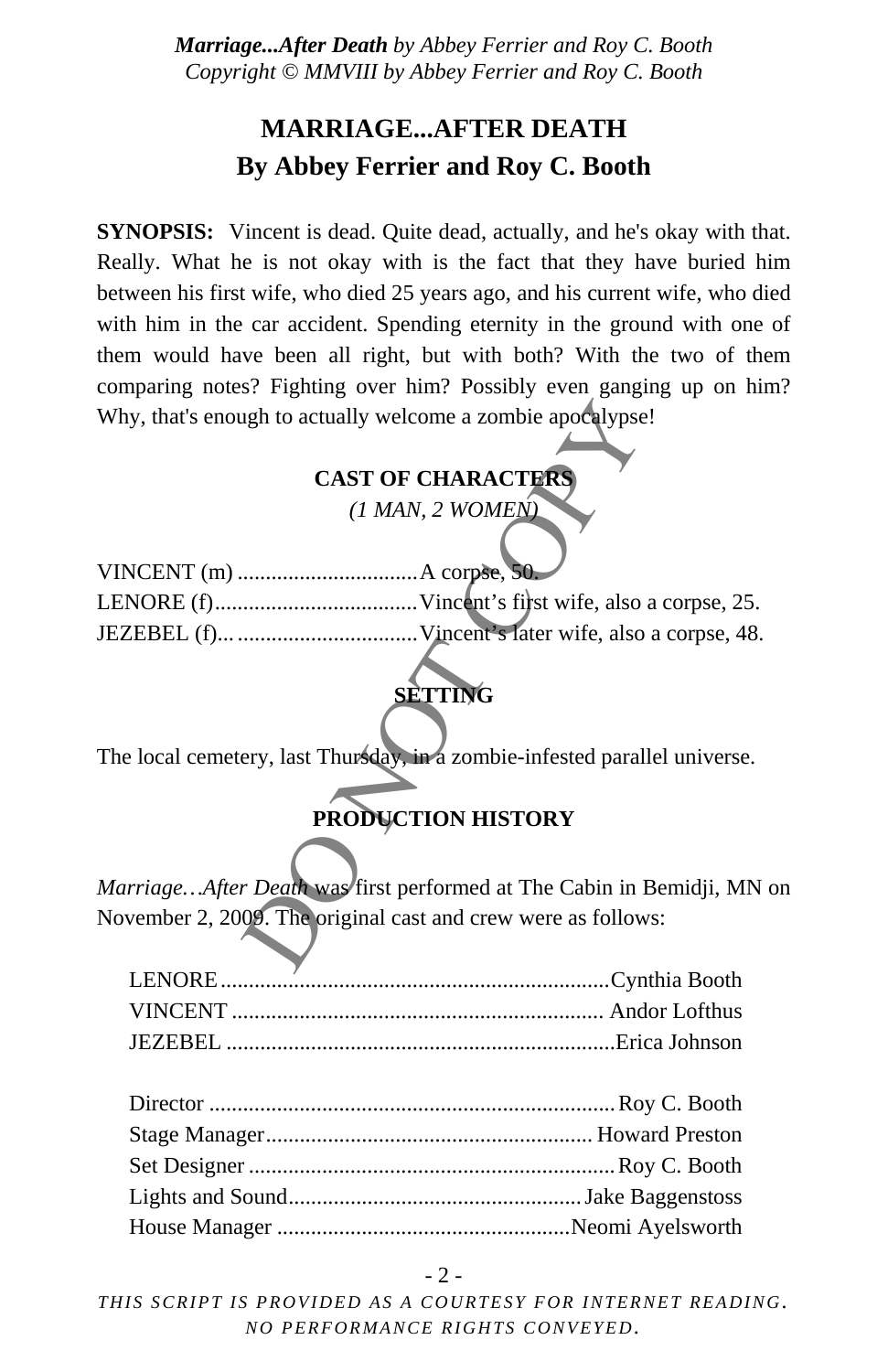#### *AT RISE:*

*Standing center stage are three pine boxes tipped vertically on end. The boxes are open, and the interiors are lined with black velvet. On top of each box, there is a mound of dirt and grass with a headstone poking from it. The headstones read, from left to right, "Lenore, Beloved Wife," "Vincent, Loving Husband," and "Jezebel, Devoted Wife." LENORE, a young woman with long hair, is very white and decomposed. She is wearing a long, tattered black dress and black makeup, one eye closed and blackened to simulate it being missing. She lies dead in the left box. VINCENT, a man, 50, still has his color to him, a fresh corpse. He is wearing a black suit and lies dead in the center box. JEZEBEL, a middle-aged woman whose hair has been styled, is also fresh-looking. Wearing a knee-length black pencil skirt and black blouse, she lies dead in the right box.* 

in the left box. VINCENT, a man, 50, still has his<br>corpse. He is wearing a black suit and lies deace<br>EZEBEL, a middle-aged woman whose hair has<br>fresh-looking. Wearing a knee length black pense, she lies dead in the right b *From offstage, the sounds of grief can be heard. Over the crying and wailing, a priest can be heard giving a final prayer. Once he has finished, each of the boxes are lit up under a blue light. There is a moment of silence and the deceased can be seen lying in their coffins.* 

**LENORE**: *(Opening her eyes.)* What is this, then? Hmmm? Who's there? Hello? *(She gets no response. She bangs on the side of her box, trying to get someone's attention.)* I'll have you know this is a private plot! A private plot! Hello?

**VINCENT**: *(Opening his eyes, looks around his box.)* Lenore? **LENORE**: Yes…

**VINCENT**: Lenore! Lenore, it's me! It's Vincent!

- **LENORE**: Vincent? Oh, my dear, sweet Vincent! I always knew you would come back to me. I knew it! Mother always said you were no good, but I knew she was wrong, I knew you meant it when you said you would be with me always!
- **VINCENT**: Sweet little Lenore. It's been so long, my darling, a long, lonely 25 years. Oh, how I wish I could stare into those big beautiful eyes of yours once again. Lose myself in them…for all eternity.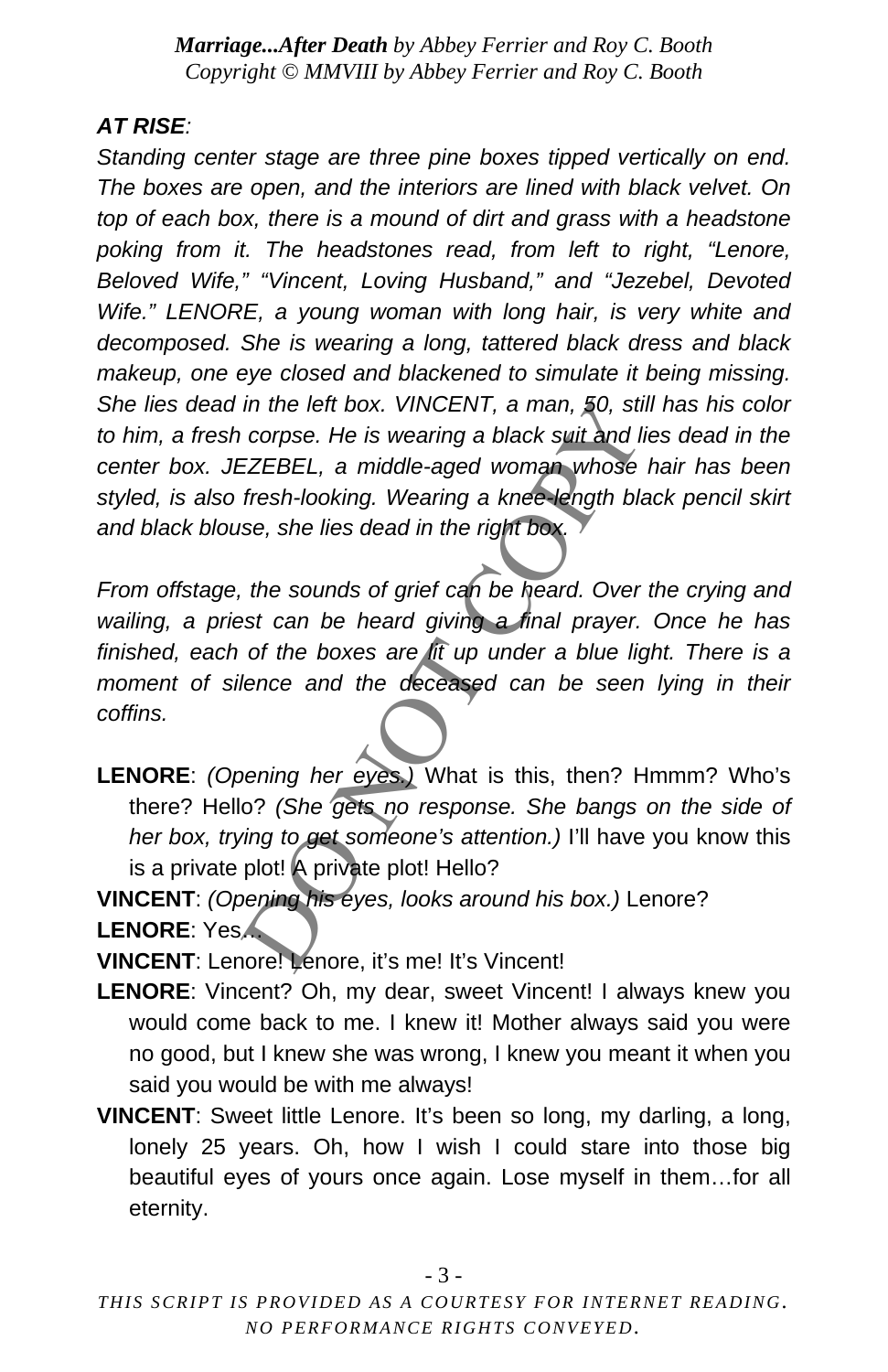- **LENORE**: *(Batting her eyelashes and giggling sweetly.)* Oh, those. The worms started on those long ago, my love.
- **JEZEBEL**: *(Opening her eyes and turning her head sharply towards VINCENT.)* Oi! Who are you talking to, Vincent?
- **VINCENT**: *(Turns his attention to his right side, then looks back to the left, realizing he is buried between his wives.)* Uh…no one, pumpkin. Heh. I was just commenting to myself about…uhh…about…worms.
- **JEZEBEL**: Worms?
- **VINCENT:** Yes, dear. Worms. Heh. How long do you think before the worms have at us?
- **JEZEBEL**: *(Her mouth drops in disgust.)* Vincent!

**LENORE**: Vincent?

- **VINCENT**: *(Nervous laugh.)* Yes…dears?
- **LENORE**: Darling? What is going on? Darling?
- **VINCENT**: Uhhh…
- **LENORE**: Who is that buried next to you?
- s, dear. Worms. Heh. How long do you think before at us?<br>
at us?<br>
per mouth drops in disgust.) Vincent!<br>
cent?<br>
ent?<br>
ent?<br>
per mouth drops in disgust.) Vincent!<br>
ting? What is going on? Datling?<br>
hh...<br>
bis is that buried **VINCENT**: Um, well, Lenore, you passed away such a long time ago…and…umm...
- **JEZEBEL:** I'm his wife! That's who I am! Who in the blazes are you?
- **LENORE**: *(Taken aback.)* I'm his wife! Tell her, Vincent! Tell her that I'm your wife!
- **VINCENT**: Well, technically…
- **LENORE AND JEZEBEL: Yes?**
- **VINCENT**: You're *both* my wives.
- **LENORE AND JEZEBEL**: What?
- **VINCENT**: Uh oh.

**JEZEBEL**: Vincent?

**VINCNT**: Yes, dear?

- **JEZEBEL:** I am getting a little annoyed. I am counting to 10. My therapist said to count to 10 whenever I couldn't stand you, remember? One…two…three…
- **VINCENT**: Your therapist was a quack.

**JEZEBEL**: *(Her lips purse tighter.)* Four…five…six…

**VINCENT**: All he wanted was my money. \$300 an hour. \$300 an hour to teach you to count. Ha!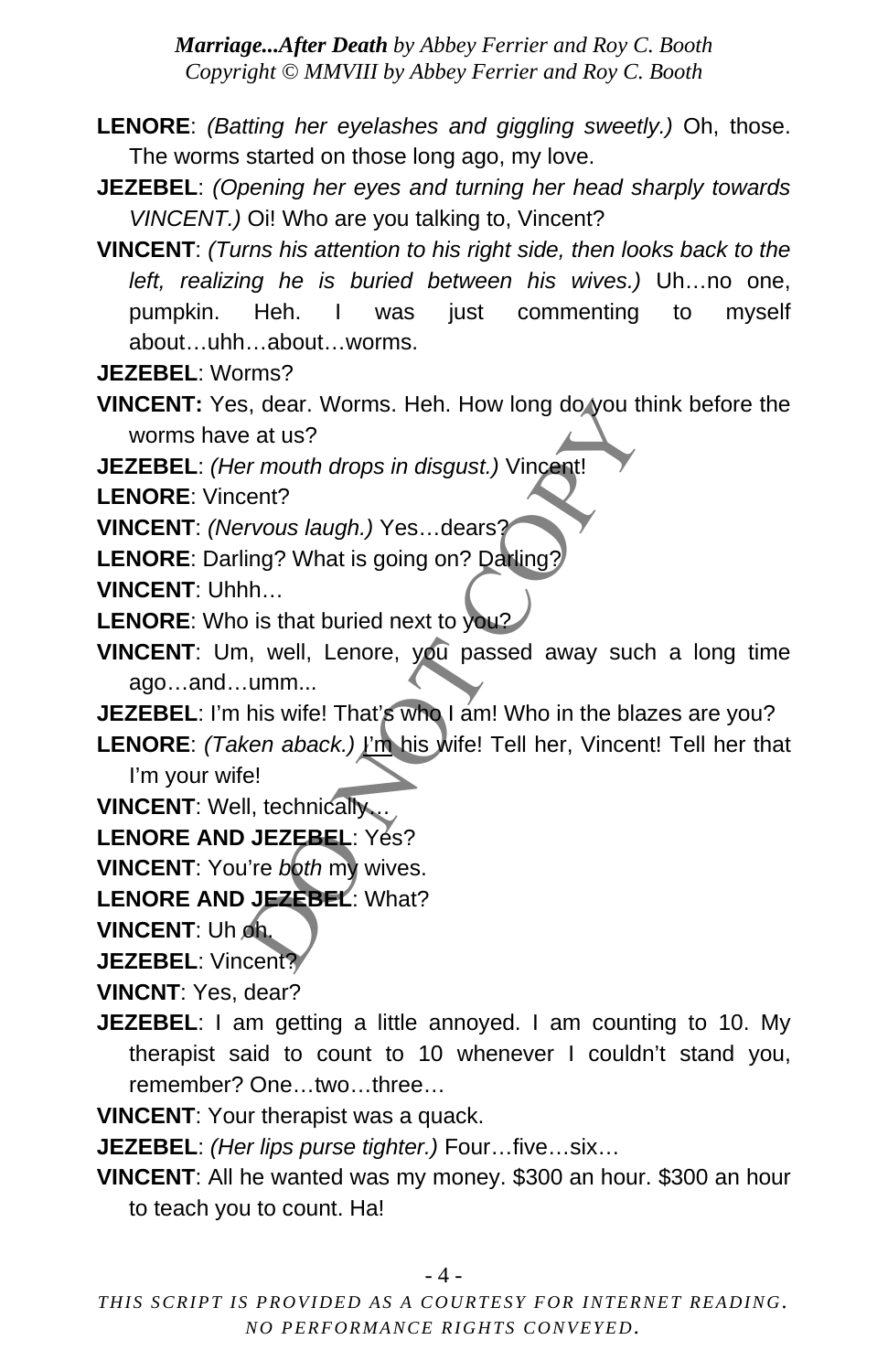- **JEZEBEL**: *(Now counting through a clenched jaw.)* Seven…eight…nine…ten. I am still annoyed! Had I not broken my arm in that inconveniently lethal car accident, I'd be beating you with it right now. Oh, yes, that would feel good, wouldn't it? *(She inhales sharply.)*
- **VINCENT**: Oh, come now, dear, it's not that bad. No need to go into dramatics. Cripes, you are as bad as your Cousin Lou, groaning and wailing up there like he actually cared we were dead.
- **JEZEBEL**: Leave Cousin Lou out of this, dear.
- LENORE: Vincent? Did you...remarry? You...you promised me on my deathbed you wouldn't. You promised! On my deathbed!
- **VINCENT**: Oh, Lenore, sweetheart, joy of my soul, love of my life, I was lonely without you. Terribly. I couldn't make it on my own...

**JEZEBEL:** I beg your pardon? I thought I was the love of your life.

- **VINCENT:** Uh, well, you're the love of my life, *too*, pumpkin. You are both the loves of my life.
- cent? Did you...remarry? You...you promised led you wouldn't. You promised! On my deathbed!<br>
, Lenore, sweetheart, joy of my soul, love of my<br>
without you. Terribly. I couldn't make it on my owigy<br>
syour pardon? I thought **LENORE**: That's ridiculous, Vincent. You can't have *two* loves of your life. They're not the love of your life if you have more than one of them!
- **JEZEBEL:** She has a point, Vincent. And another thing, how come her headstone says "beloved wife" and mine only says "devoted"? Hmm? What am I, your lapdog?
- **VINCENT**: What? No, pumpkin. I didn't have any say in what was put on your headstone! I was kind of dead at the time!
- **LENORE**: Oh, Vincent, you were always good at making excuses.
- **JEZEBEL:** Don't I know it! I wanted to stay home, spend some time putting new plastic on the furniture and cleaning up the house, but no, Vincent wasn't feeling well, he needed some air, just had to go drive on down to the beach. Zip, zip, zip! **HA!** Let's see you get some air now, Vince! If it wasn't for you and your zip, zip, zip, we wouldn't be in this mess! The car wouldn't be an accordion and my children wouldn't be orphans!

**LENORE**: Vincent? You left orphans?

**JEZEBEL**: He sure did. Three of them!

**LENORE**: Vincent, you told me you didn't want children. Ever.

**VINCENT**: No, no, no, it's not that I didn't want children at all.

**LENORE**: Really?

- 5 -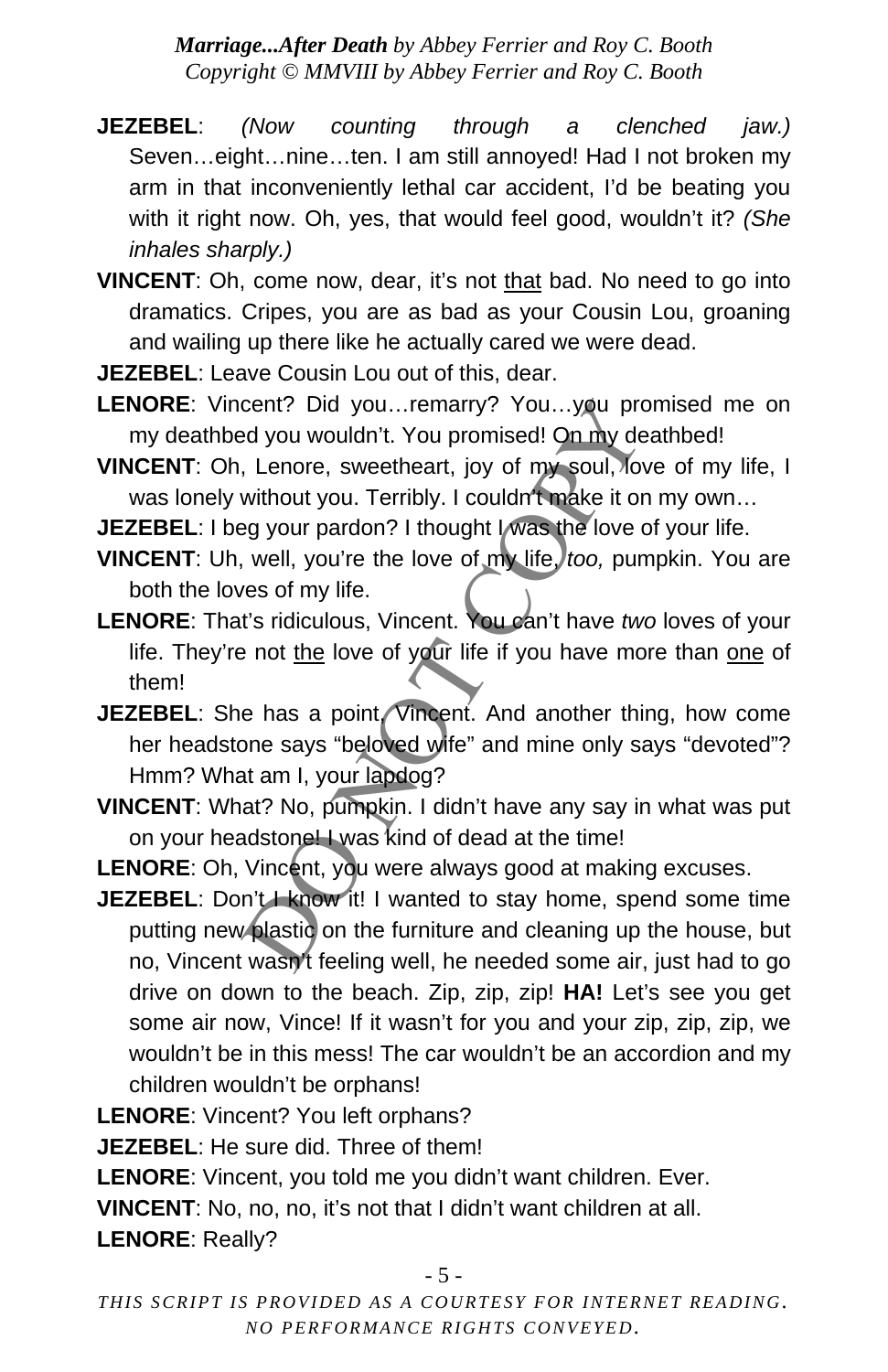**VINCENT**: I just didn't want any with you.

**LENORE**: What! *(Cries.)* Wahhhhhh!!!!

- **VINCENT**: No, I mean, I didn't want any with you at the time. I…I…I just wasn't ready to be a father. We were so young. Maybe if you had lived a few more years, we could have thought about starting a family.
- **LENORE**: *(She turns away from VINCENT.)* Perhaps if you didn't make me go on that ski trip with you, I wouldn't have caught pneumonia and died. This is entirely your fault.
- **VINCENT**: Lenore, darling, be reasonable. The doctors did everything they could. You know that.
- **LENORE**: I…I just can't speak to you right now. *(She yells across to JEZEBEL.)* Excuse me, lady…

**JEZEBEL**: My name is Jezebel.

LENORE: Nice to meet you, Jezebel. I'm Lenore.

**JEZEBEL**: It's a pleasure, Lenore, I'm sure.

- **LENORE**: Likewise. Jezebel, would you please tell that man buried next to me that I'm not speaking to him.
- **JEZEBEL**: *(She knocks on the left side of her box, getting VINCENT's attention.)* Hey, Vince! Your long lost love says she isn't speaking to you.

**VINCENT**: *(A bit testy.)* Yes, dear. Thank you, I heard her.

- **JEZEBEL:** Well, don't get grumpy with me, Mr. Zip, Zip, Zip! She's your wife.
- nore, darling, be reasonable. The doctors did eve<br>
You know that.<br>
just can't speak to you right now. (She yells ac.<br>
Excuse me, lady...<br>
name is Jezebel.<br>
a to meet you, Jezebel. I'm Lenore.<br>
a pleasure, Lenore, I'm sure, **VINCENT:** She's not my wife! Well, she is my wife, but you're my wife…now. She's my first wife, you're my second wife. *(He lets out an exasperated sigh.)* Can't we just call this whole thing off, you know, 'til death do us part and all? Lenore?
- **LENORE**: I am not speaking to you. *(Yelling across to JEZEBEL.)* I'm not speaking to him!

**JEZEBEL:** She's not speaking to you.

**VINCENT**: I told the kids I wanted to be cremated. Have my ashes scattered out to sea... *(There is a brief silence. VINCENT has his head in his hands, LENORE is idly running her fingers through her hair, and JEZEBEL has her lips pursed and her arms folded in annoyance.)*

**LENORE**: Is she pretty?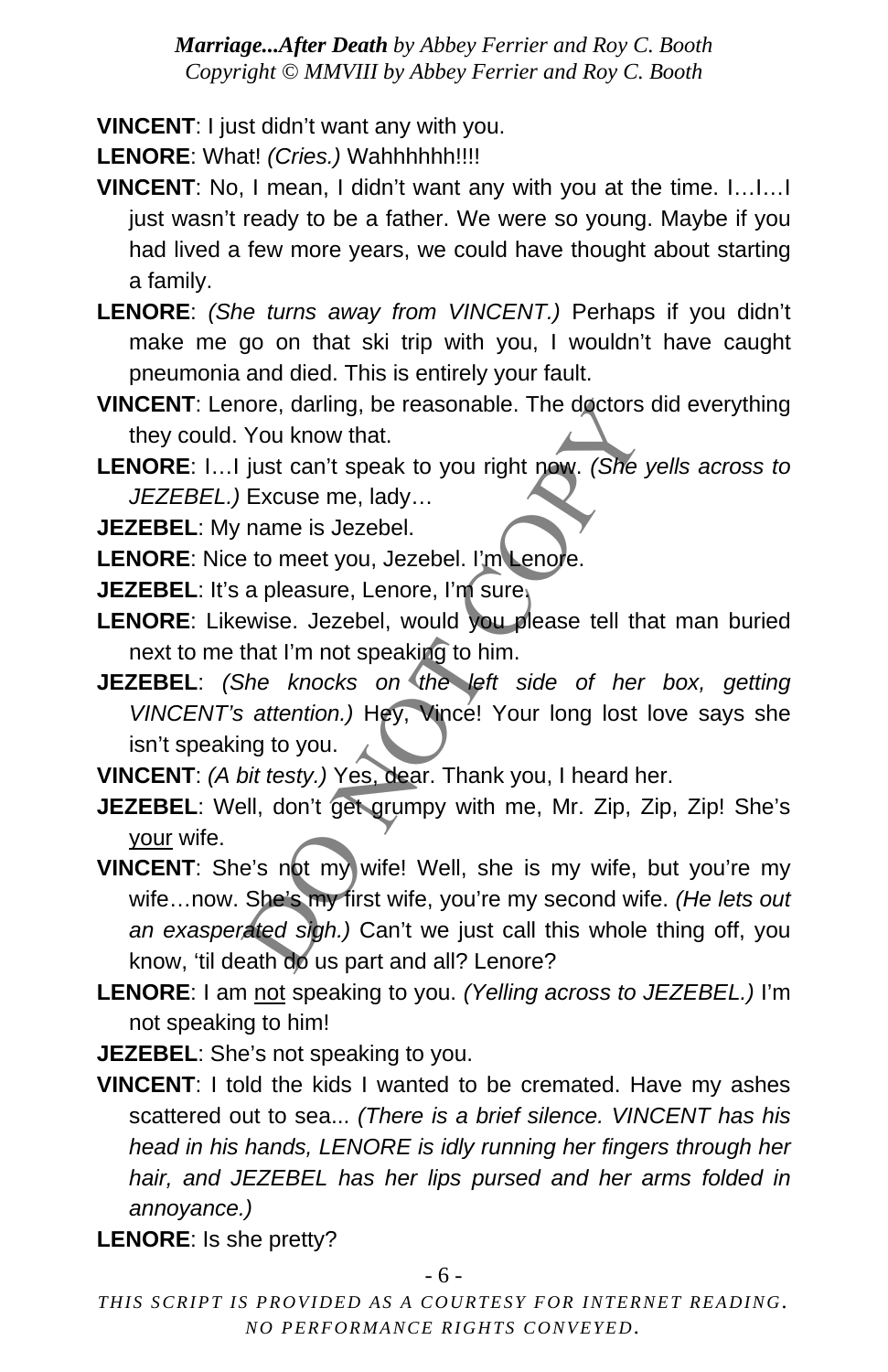**VINCENT**: Huh?

**LENORE**: Your wife. Next door. Is she pretty?

**VINCENT**: Well…yeah. Of course she's pretty… *(He looks to his right then lowers his voice.)* Not as pretty as you, of course, Lenore.

**LENORE**: *(Giggles.)* Hee!

**JEZEBEL**: I heard that.

- **VINCENT**: *(To JEZEBEL, in hushed tones.)* I only said that to keep her quiet. You know you're the most beautiful girl in the world, pumpkin.
- **JEZEBEL**: Aww, Vince, even after all these years, you're still a charmer.

*VINCENT looks from side to side at his wives, rolls his eyes and lets out a sigh.* 

**JEZEBEL:** Vince, before I lie next to you rotting for all eternity, I need to know one thing.

**VINCENT**: Yes, dear?

**JEZEBEL**: Anything?

**VINCENT**: Anything.

**JEZEBEL:** Who do you love the most?

**LENORE**: Yes! Who?

**VINCENT:** What? No, I can't choose!

**JEZEBEL**: Pick one!

- W, Vince, even after all these years, you're<br>
star from side to side at his wives, rolls his eyes a<br>
notice, before I lie next to you rotting for all eternity,<br>
ething.<br>
s, dear?<br>
thing?<br>
Notice is the most?<br>
Notice is a f **VINCENT**: Nooo! I'm not going to pick a favorite wife. That's absurd. It's like comparing apples to oranges, cats to dogs, blue chip stocks to—
- **LENORE**: Let's say there was a great, big, terrible house fire and we were both trapped inside and you only had time to save one of us. Who would you rescue?
- **VINCENT**: Well, that's a stupid question, because it doesn't matter. We are already dead. I could just walk in, light a cigar and toast a few marshmallows for all it matters!

**JEZEBEL:** I can't wait until my mother dies. You'll be sorry then!

**VINCENT**: I have had it with you two! I don't want to spend my whole eternity listening to you two bicker! It doesn't matter. I love you both. *(Both women turn away, folding their arms in a huff.)*

- 7 -